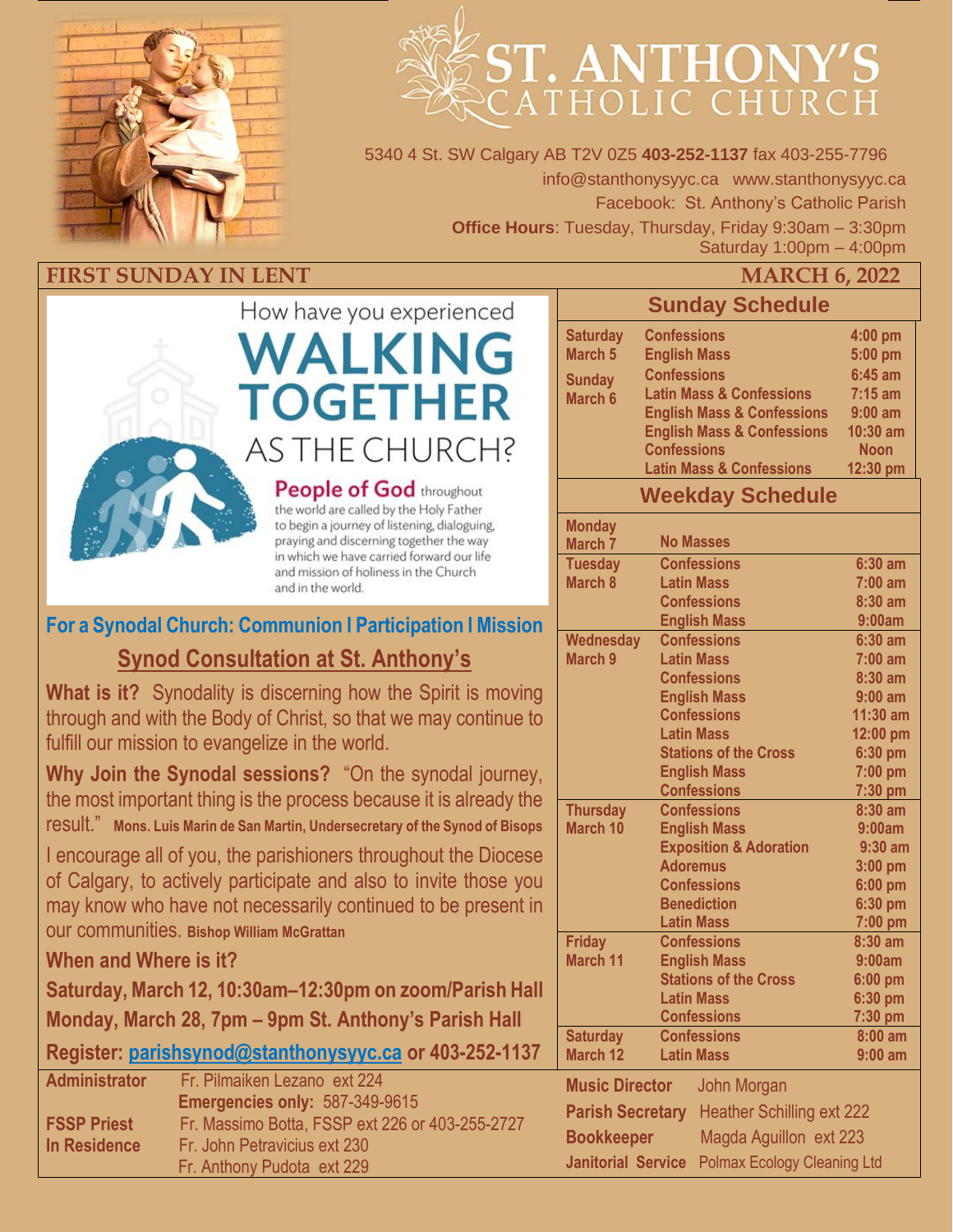Pastoral Notes

### **Prayer, Fasting and Almsgiving**

Is temptation good? One thing we have to be clear about is that it is not a sin to be tempted. If we were to believe that every temptation is a sin, then our Lord could never have been tempted Himself. But Our Lord was. If the evil one is so bold as to tempt the Son of God, what does make us immune to be tempted by the father of lies?

This first week of Lent gives us the opportunity to ponder the part of the Scripture where Our Lord faces temptation in the desert.

Temptation never comes from God. However, God does permit us to be tempted. He does not make us fall into temptation, neither does he tempt us. But he does permit us to be tempted. Not with the objective that we fall into temptation, but with the whole purpose that we grow in holiness. When we are faced with temptation, temptation will force us to make a choice, either we will choose God or we will choose to yield to temptation.

When we fail, it is mercy and forgiveness that are offered to us. But if we overcome temptation, many blessings and graces await.

Ask the Lord's help to give you the strength to practice the Lenten disciplines of prayer, fasting and almsgiving. It is by these that we overcome temptation.

#### **Healing Corner**

My dear Lord, after spending 40 days of fasting and prayer in the dry and hot desert, You allowed Yourself to be tempted by the evil one. The devil attacked You with all he had, and You easily, quickly and definitively defeated him, rejecting his lies and deceptions. Give me the grace I need to overcome every temptation I encounter and to rely completely upon You without reserve. Jesus, I trust in You. Amen.

#### **RESOURCES FOR CHILDREN**

#### **The Kid's Bulletin**

**[https://thekidsbulletin.files.wordpress.com/2022/02/the](https://thekidsbulletin.files.wordpress.com/2022/02/the-kids-bulletin-lent-1.pdf)[kids-bulletin-lent-1.pdf](https://thekidsbulletin.files.wordpress.com/2022/02/the-kids-bulletin-lent-1.pdf)**

**Children's Liturgy of the Word with Miss Heidi (Catholic TV) <https://www.catholictv.org/childrens-liturgy.html>**

#### **Livestream Sunday 10:30am**

<https://www.youtube.com/c/StAnthonysCatholicChurchCalgaryAB>

[Facebook.com/stanthonysyyc](https://www.facebook.com/stanthonysyyc/) or Telus Optik 877



### **[CCCB Daily Readings](http://ec2-34-245-7-114.eu-west-1.compute.amazonaws.com/daily-texts/reading/2022-03-06)**

Psalm: 91 Gospel: Luke 4.1-13

First Reading: Deuteronomy 26.4-10 Second Reading: Romans 10.8-13

St. Anthony's Updates

#### **Updated COVID-19 guidelines - Step 2**

The Government of Alberta has announced the easing of health and safety restrictions implemented in three steps. In case you missed it, please read the updated COVID liturgical guidelines in the Diocese of Calgary for Step 2 (effective March 1).

#### <https://www.catholicyyc.ca/blog/covid19>

We take this opportunity to thank all of you for your cooperation in observing the health and safety restrictions for almost two years now. At this time, we pace our walk together toward the easing of these restrictions with a lot of care and concern for the good of everyone.

**Lenten Reflection booklets** are available in the breezeway for a donation.

> **Lenten Gospel Reflections including Stations of the Cross** – Bishop Robert Barron

**Sacred Journey –** Christine Way Skinner, Living with Christ

#### **Lenten Reconciliation at St. Anthony's**

**Sundays 6:45am – 2:00pm (1/2 hour before and during all Masses)**

**Mondays & Tuesdays 6:30 – 6:50am, 8:30 – 8:50am Wednesdays 11:30 – 11:50am, 7:30 – 8:00pm Thursdays – 8:30 – 8:50am, 6:00 – 6:20pm Fridays – 8:30 – 8:50am, 7:30 – 8:00pm Saturdays – 8:00 – 8:50am, 4:00 – 4:50pm**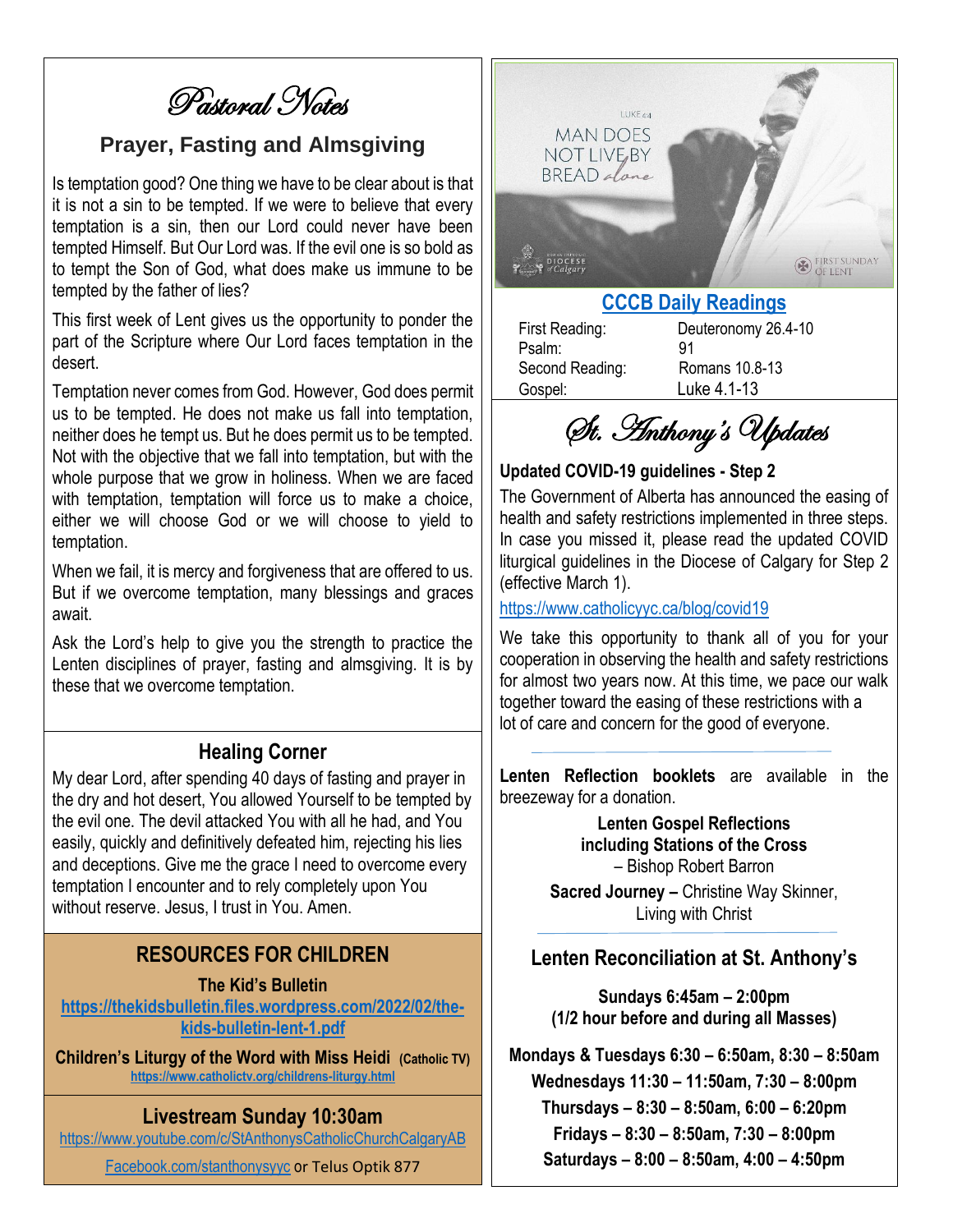### **MASS INTENTIONS**

| Sunday, March 6    |            |                          |  |
|--------------------|------------|--------------------------|--|
| 7:15am Latin       | SI         | <b>Private Intention</b> |  |
| 9:00am English     | SI         | All Parishioners         |  |
|                    | <b>RIP</b> | Thomas Henry Tabuno      |  |
| 10:30am English    | SI         | John McKinnon            |  |
| 12:30 pm Latin     | SI         | Zoltan Kunyik            |  |
| Monday, March 7    |            | No Masses                |  |
| Tuesday, March 8   |            |                          |  |
| 7:00am Latin       | SI         | Jim Walton               |  |
| 9:00am English     | SI         | John McKinnon            |  |
|                    | <b>RIP</b> | Miroslav Kovac           |  |
| Wednesday, March 9 |            |                          |  |
| 12:00pm Latin      | SI         | <b>Thomson Family</b>    |  |
| 7:00pm English     | SI         | John McKinnon            |  |
|                    | <b>RIP</b> | Conchita David           |  |
| Thursday, March 10 |            |                          |  |
| 9:00am English     | SI         | John McKinnon            |  |
|                    | <b>RIP</b> | Peter Brown              |  |
| 7:00pm Latin       | SI         | Fran Kavanagh            |  |
| Friday, March 11   |            |                          |  |
| 9:00am English     | SI         | John McKinnon            |  |
|                    | <b>RIP</b> | Joy Gund                 |  |
| 6:30pm Latin       | SI         | Jason Da Silva           |  |
| Saturday, March 12 |            |                          |  |
| 9:00am Latin       | RIP.       | Carol Tholenaer All      |  |
| 5:00pm English     | SI         | Parishioners             |  |
|                    | RIP        | Virginia Delos Santos    |  |

### **LATIN MASS CALENDAR**

**Sunday, March 6 Sunday, March 13 Sunday, March 20** 1<sup>st</sup> CL First Sunday of Lent 1st CL Second Sunday of Lent

1 st CL Third Sunday of Lent

### **LET US PRAY FOR THE SICK**

Lorenzo, Rose Dourado, Morris Drydyk, Lois Goodfellow, Evelyn Manser, Carter McLachalan, Johnson Mont, Leanne Morgan, Charlene Munn, Veronica Wong, Colleen Yey

**May the Lord grant them healing, comfort, and peace**.

### **REST IN PEACE Ernesto Benacchio and Trina Baay**

**Our heartfelt sympathies to their families.**

May their souls and the souls of all the faithful departed, through the mercy of God, rest in peace.



"Jesus was led by the Holy Spirit into the desert for forty days of prayer and fasting. Are you opento being led by the Holy Spirit into the life-commitment God has prepared for you? If God is calling you, to be a priest, religious or deacon,visit: **[www.catholicyyc.ca/vocations](http://www.catholicyyc.ca/vocations)**



### **WEEKLY ADORATION Thursday March 10**

**10 am – 6 pm**

**Adoremus 3-4pm**

**If there is anything you need, pray for it.** Philippians 4:6 [Red Altar Candle Offering](https://stanthonysyyc.ca/wp-content/uploads/2020/10/RED-ALTAR-CANDLE-OFFERING.pdf)

A minimum of 2 people per hour are required Please Register [in advance](https://volunteersignup.org/EXBPK) on our website or sign in at the office door.



synodal Church For  $\alpha$ communion | participation | mission

### NOVENA Day 3

Father of love and compassion,with trust in your great mercy we place our Diocesan Phase of the Synod into your hands. Be with each member of our Diocese and guide them with the help of Your Holy Spirit. Give us all the wisdom and the courage to respond in new ways to the challenges we face and to the needs of our brothers and sisters, so that we may become ever more closely the Church you are calling us to be.

Today we pray for our pastor and the parish synod leadership team that they may be given the wisdom and perseverance needed to prepare a meaningful and fruitful synodal process for our local parish community. We make this prayer in the name of Jesus Christ Our Lord.

Amen.

**Our parish relies on your regular offertory giving for maintenance and growth and outreach. Thank you for your generosity.** 



**E-transfer:** isupport@stanthonysyyc.ca **Pre-Authorized Withdrawal registration**  & **Credit Card donations:** [stanthonysyyc.ca/donation](https://stanthonysyyc.ca/donation/)

**Mail cheques to:** 5340 4 Street SW, Calgary, T2V 0Z5